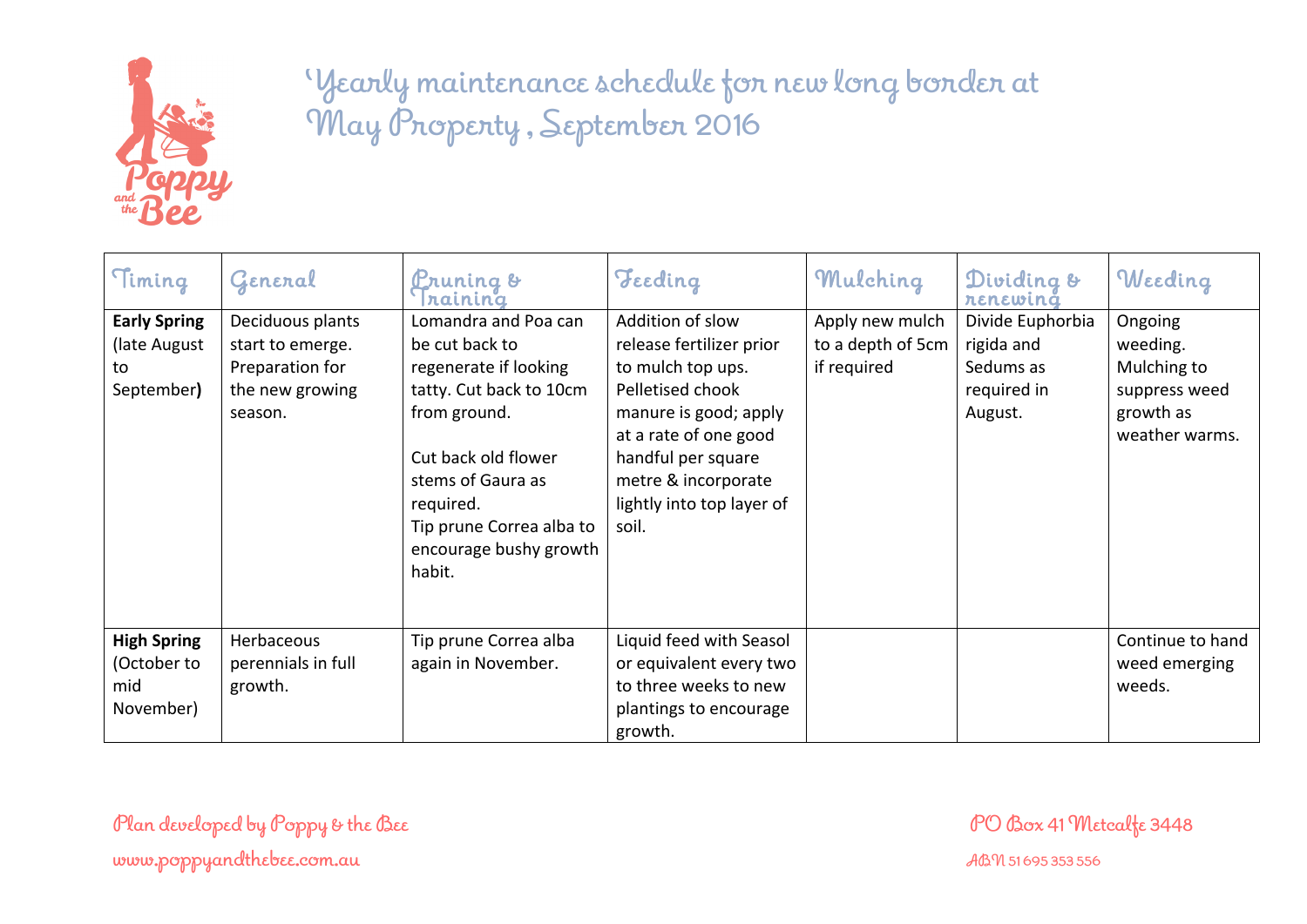

| Timing                                                    | General                                                                            | <b>Pruning &amp;</b><br>naining                                                                                                                                                                        | Teeding | Mulching                                     | Dividing &<br>renewing | Weeding                                                                                                  |
|-----------------------------------------------------------|------------------------------------------------------------------------------------|--------------------------------------------------------------------------------------------------------------------------------------------------------------------------------------------------------|---------|----------------------------------------------|------------------------|----------------------------------------------------------------------------------------------------------|
| Early<br><b>Summer</b><br>(mid<br>November to<br>January) | Deep watering once a<br>week.                                                      | Remove spent<br>flowerheads from<br>Ornithogalum.                                                                                                                                                      |         | Watch for any<br>thinning mulch &<br>top up. |                        | Weed growth will<br>slow down, but<br>continue to hand<br>weed emerging<br>weeds.                        |
| High<br><b>Summer</b><br>(February to<br>early March)     | Pruning of herbaceous<br>perennials to remove<br>spent flowers &<br>maintain form. | Trim dead flowerheads<br>of Santolina & lightly<br>shape.<br>Tidy up Ballota if it is<br>getting straggly (cut<br>back to fresh growth).<br><b>Trim Lavender Grosso</b><br>to maintain tight<br>shape. |         | Watch out for<br>thinning mulch &<br>top up. |                        | Continue to hand<br>weed & keep an<br>eye out as weeds<br>may start to grow<br>again as weather<br>cools |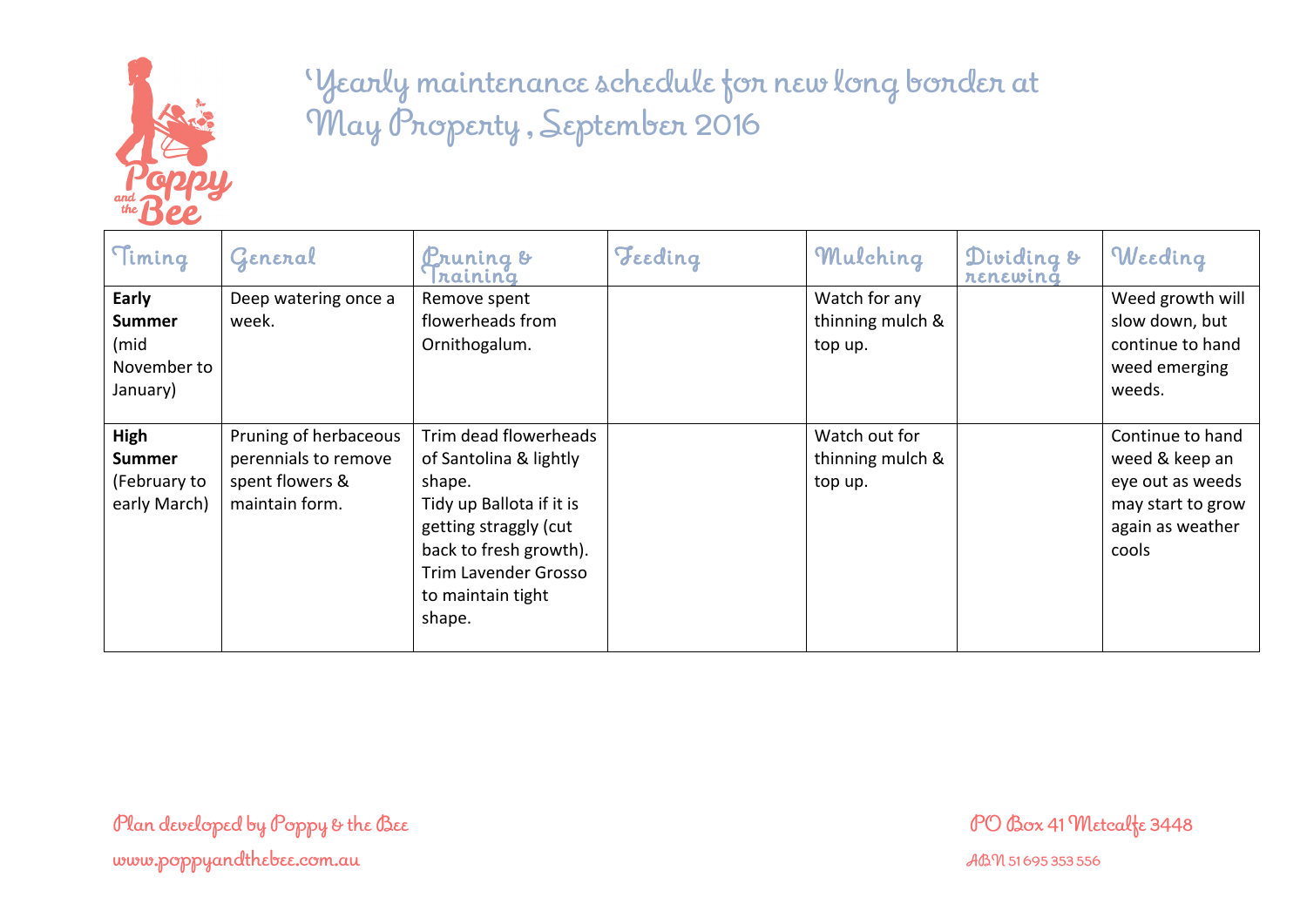

| More pruning of<br>Tidy up Lomandra by<br>Sedum, Poa and<br><b>Autumn and</b><br>Apply a fresh<br>raking out dead or<br>herbaceous perennials<br>layer of compost<br>succulents can<br>early Winter<br>before putting<br>(mid March<br>and shrubs.<br>tatty foliage with your<br>be divided in<br>the garden to bed<br>hands.<br>to early<br>June.<br>Continue to water as<br>Trim back dead flower<br>for winter. Apply<br>June)<br>another mulch<br>heads of Salvia lightly,<br>required (depending<br>cools<br>on rainfall & weather<br>but do not cut back<br>treatment to 5cm<br>hard until late Winter.<br>patterns). Herbaceous<br>deep.<br>perennials may<br>Cut back Ballota to<br>require some water<br>fresh growth if it is<br>once a week to two<br>looking tatty or<br>weeks early in the<br>overgrown.<br>Cut back dead<br>season.<br>flowerheads of | Timing | General | <u>P</u> runing &<br>nainina | Teeding | Mulching | Dividing &<br>renewing | Weeding                                                                                         |
|---------------------------------------------------------------------------------------------------------------------------------------------------------------------------------------------------------------------------------------------------------------------------------------------------------------------------------------------------------------------------------------------------------------------------------------------------------------------------------------------------------------------------------------------------------------------------------------------------------------------------------------------------------------------------------------------------------------------------------------------------------------------------------------------------------------------------------------------------------------------|--------|---------|------------------------------|---------|----------|------------------------|-------------------------------------------------------------------------------------------------|
| start to dessicate.<br>Trim Convulvulus post<br>flowering to maintain<br>dense growth habit.                                                                                                                                                                                                                                                                                                                                                                                                                                                                                                                                                                                                                                                                                                                                                                        |        |         | Sedums once they             |         |          |                        | Continue to hand<br>weed & keep an<br>eye out as weeds<br>may start to grow<br>again as weather |